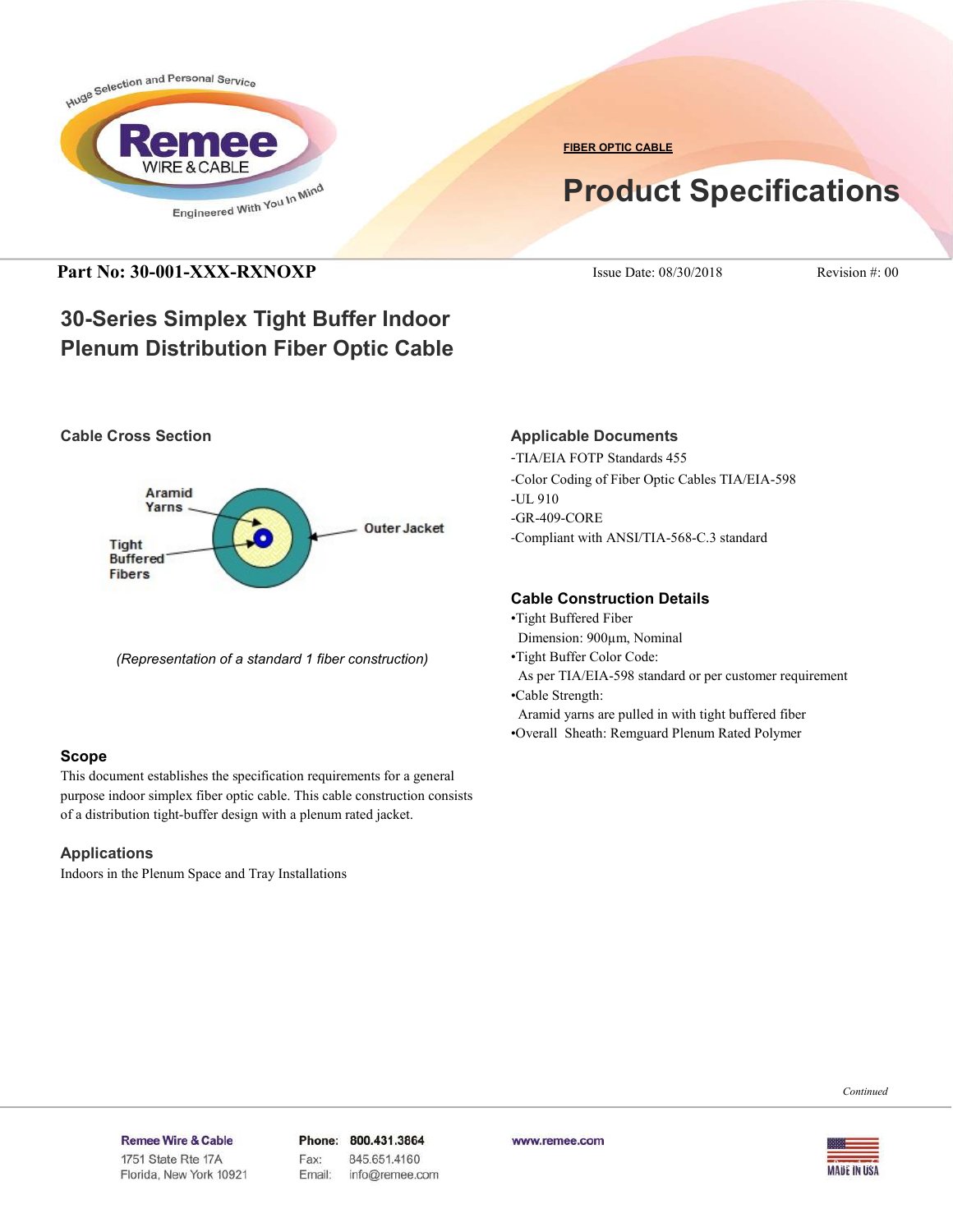Huge Selection and Personal Service R **Remee** Engineered With You In Mind

| <b>Nominal Cable Dimensions &amp; Weights</b>                          |                     |                       |                               |  |
|------------------------------------------------------------------------|---------------------|-----------------------|-------------------------------|--|
| Remee Products Part<br>Number                                          | Number<br>of Fibers | Cable OD<br>in $(mm)$ | Weight<br>$lb/1000ft$ (kg/km) |  |
| <b>30-001-XXX-RXNONP</b>                                               |                     | 0.118(3.0)            | 6(9)                          |  |
| 30-001-XXX-RXNOGP                                                      |                     | 0.080(2.0)            | 3(4)                          |  |
| *Cables printed in meters will have a "-MR" suffix on the part number. |                     |                       |                               |  |

| <b>Jacket Color</b> |              |  |
|---------------------|--------------|--|
| Designation         | Color        |  |
| B                   | <b>Black</b> |  |
| Y                   | Yellow       |  |
| Z                   | Orange       |  |
| A                   | Aqua         |  |
| M                   | Violet       |  |

| Fiber Type $(P/N)$                      | Maximum Attenuation dB/km |         |         |         | Overfill Launch Min<br>Bandwidth<br>EMBc<br>(MHz-km)<br>$(MHz-km)$ |         | Gigabit Ethernet Mini-<br>mum Link Distance<br>(Meters) |        | 10 Gigabit Ethernet<br>Minimum Link Dis-<br>tance (Meters) |        |                          |
|-----------------------------------------|---------------------------|---------|---------|---------|--------------------------------------------------------------------|---------|---------------------------------------------------------|--------|------------------------------------------------------------|--------|--------------------------|
|                                         | 850 nm                    | 1300 nm | 1310 nm | 1550 nm | 850 nm                                                             | 1300 nm |                                                         | 850 nm | 1300 nm                                                    | 850 nm | 1300 nm                  |
| 62.5µm OM1 1GIG (22J)                   | 3.2                       | 1.0     | N/A     | N/A     | 200                                                                | 600     | N/A                                                     | 300    | 550                                                        | 32     | ٠                        |
| 50um OM2 10GIG (12D)                    | 3.0                       | 1.0     | N/A     | N/A     | 750                                                                | 500     | N/A                                                     | 800    | 550                                                        | 150    | $\overline{\phantom{a}}$ |
| 50um OM3 10GIG (12N)                    | 3.0                       | 1.0     | N/A     | N/A     | 1500                                                               | 500     | 2000                                                    | 1000   | 550                                                        | 300    | $\overline{\phantom{a}}$ |
| 50um OM4 10GIG (12V)                    | 3.0                       | 1.0     | N/A     | N/A     | 3500                                                               | 500     | 4700                                                    | 1040   | 550                                                        | 550    | ٠                        |
| SM OS2 G.652.D (76K)                    | N/A                       | N/A     | 0.40    | 0.30    | N/A                                                                | N/A     | N/A                                                     | N/A    | 5000                                                       | N/A    | 10000                    |
| SM OS2 G.652.D (74K)                    | N/A                       | N/A     | 0.35    | 0.25    | N/A                                                                | N/A     | N/A                                                     | N/A    | 5000                                                       | N/A    | 10000                    |
| SM OS2 G.652.D/G.657.A1 BIF (76U)*      | N/A                       | N/A     | 0.40    | 0.30    | N/A                                                                | N/A     | N/A                                                     | N/A    | 5000                                                       | N/A    | 10000                    |
| SM OS2 G.652.D/G.657.A2, B2 BIF (76F)** | N/A                       | N/A     | 0.40    | 0.30    | N/A                                                                | N/A     | N/A                                                     | N/A    | 5000                                                       | N/A    | 10000                    |

 *\* G.657.A1 (76U) Mandrel Radius of 10mm, 1 turn at 1550nm with an induced attenuation of ≤0.50dB*

 *\*\* G.657.A2,B2 (76F) Mandrel Radius of 7.5mm, 1 turn at 1550nm with an induced attenuation of ≤0.40dB*

 *Please call the factory for all other fiber types*

*Continued*

Remee Wire & Cable Issue No.: 05

Florida, New York 10921

Phone: 800.431.3864 Fax: 845.651.4160 info@remee.com Email:

www.remee.com